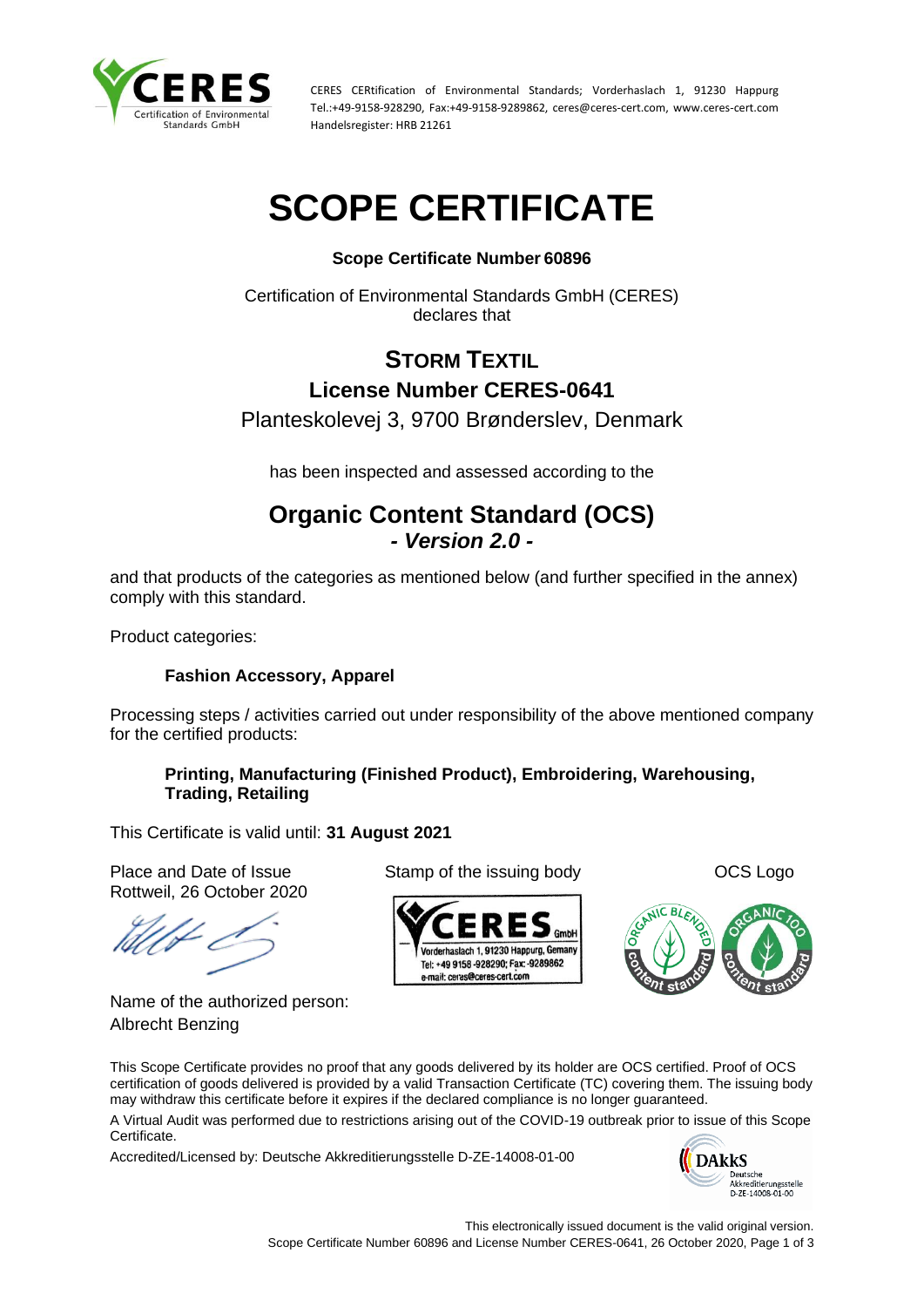

CERES CERtification of Environmental Standards; Vorderhaslach 1, 91230 Happurg Tel.:+49-9158-928290, Fax:+49-9158-9289862, ceres@ceres-cert.com, www.ceres-cert.com Handelsregister: HRB 21261

Storm Textil Organic Content Standard (OCS)

#### **Products Annex to certificate no. 60896**

In specific the certificate covers the following products:

| <b>Product Category</b>  | <b>Product Details</b>    | <b>Material and Material composition</b>                                                                   | <b>Label Grade</b>           |
|--------------------------|---------------------------|------------------------------------------------------------------------------------------------------------|------------------------------|
| <b>Fashion Accessory</b> | Bags                      | 100% Organic Cotton                                                                                        | <b>OCS 100</b>               |
| Apparel                  | <b>T-Shirts, Sweaters</b> | 80% Organic Cotton +<br>20% Polyester<br>60% Organic Cotton +<br>40% Polyester                             | <b>OCS</b><br><b>Blended</b> |
| Apparel                  | <b>T-Shirts, Sweaters</b> | 72% Organic Cotton +<br>20% Polyester + 8% Elastane<br>57% Organic Cotton +<br>35% Polyester + 8% Elastane | <b>OCS</b><br><b>Blended</b> |

Place and Date of Issue Stamp of the issuing body OCS Logo Rottweil, 26 October 2020

Name of the authorized person: Albrecht Benzing